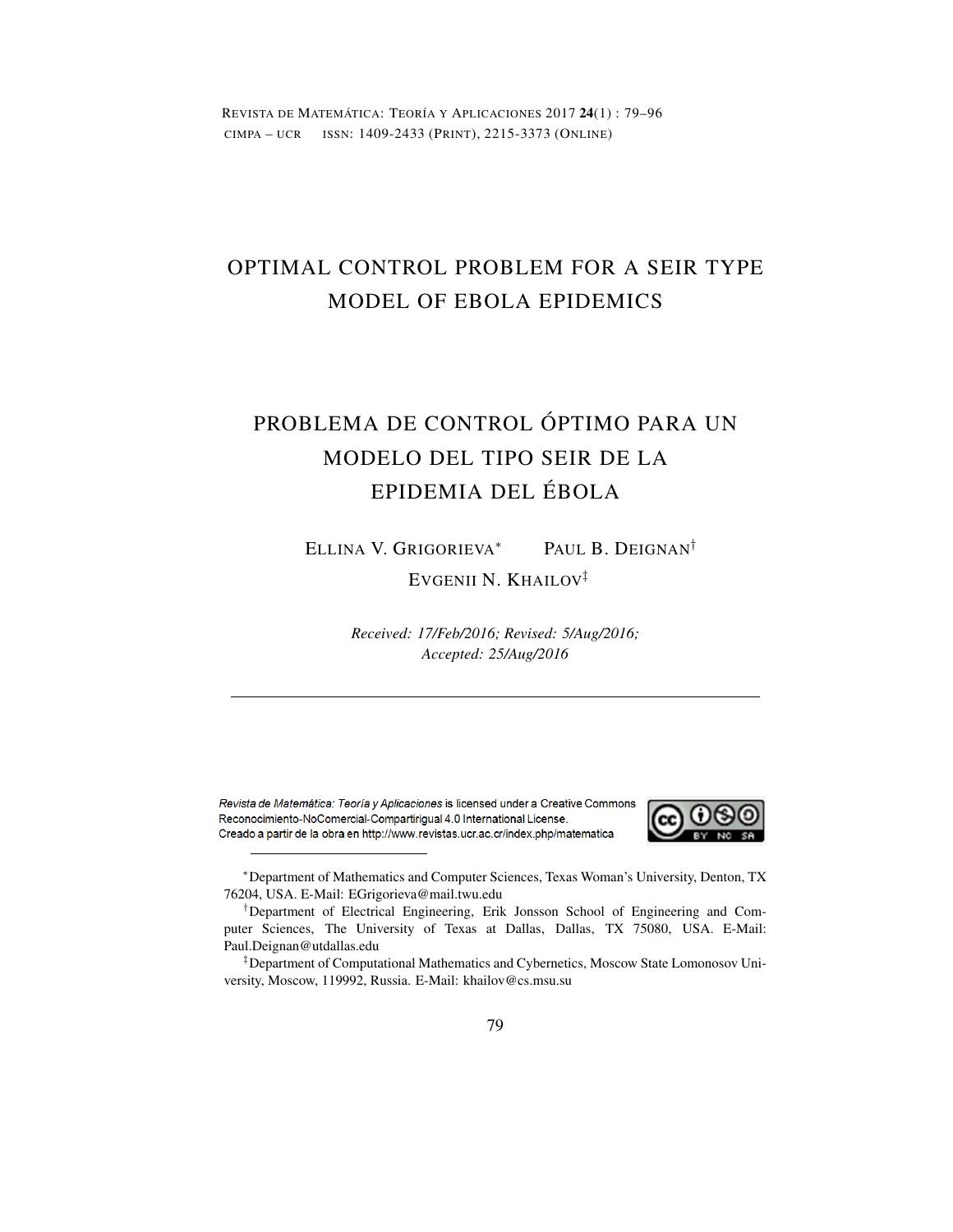#### Abstract

A Susceptible, Exposed, Infectious, and Recovered (SEIR) type control model describing the Ebola epidemic in a population of constant size is considered over a fixed time interval. This model is an extension of the well-known SEIR model and is more suitable to the study of the control mechanism of Ebola epidemics. Along with the traditional SEIR compartments, this model contains an isolated infectious compartment representing the number of infected and exposed individuals that have been isolated from the susceptible individuals. The model has two intervention controls reflecting efforts to protect susceptible individuals from infected and exposed individuals. Additionally, there are two control functions that define efforts for the detection and isolation of infected and exposed individuals. The minimization problem of the sum of total fractions of infected and exposed individuals and total weighted costs of control constraints over a given time interval is stated. For the analysis of the corresponding optimal controls, the Pontryagin maximum principle is used. Accordingly, the controls are bang-bang functions determined by the corresponding switching functions. In order to estimate the number of zeros of the switching functions, a new approach is proposed based on the analysis of the Cauchy problems for the derivatives of these functions. It is found that the optimal controls of the original problem have at most one switching. This allows the reduction of the original complex optimal control problem to the solution of a much simpler problem of conditional minimization of a function of three variables. Results of the numerical solution to this problem and their analysis are provided.

Keywords: SEIR model; nonlinear control system; optimal control; Pontryagin maximum principle; switching function.

#### Resumen

Se considera un modelo de tipo Susceptible, Expuesto, Infeccioso y Recuperado (SEIR) que describe la epidemia del ébola en una población de tamaño constante sobre un intervalo de tiempo fijo. Este modelo es una extensión del bien conocido modelo SEIR y es más adecuado para el estudio del mecanismo de control de la epidemia del ébola. Además de los compartimientos tradicionales del SEIR, este modelo contiene un compartimiento aislado infeccioso que representa el número de individuos infectados y expuestos que han sido aislados de los individuos susceptibles. El modelo tiene dos controles de intervención que reflejan los esfuerzos para proteger a los individuos susceptibles de los individuos infectados y expuestos. Adicionalmente, hay dos funciones de control que definen los esfuerzos para la detección y aislamiento de individuos infectados y expuestos. Se plantea el problema de minimización de la suma del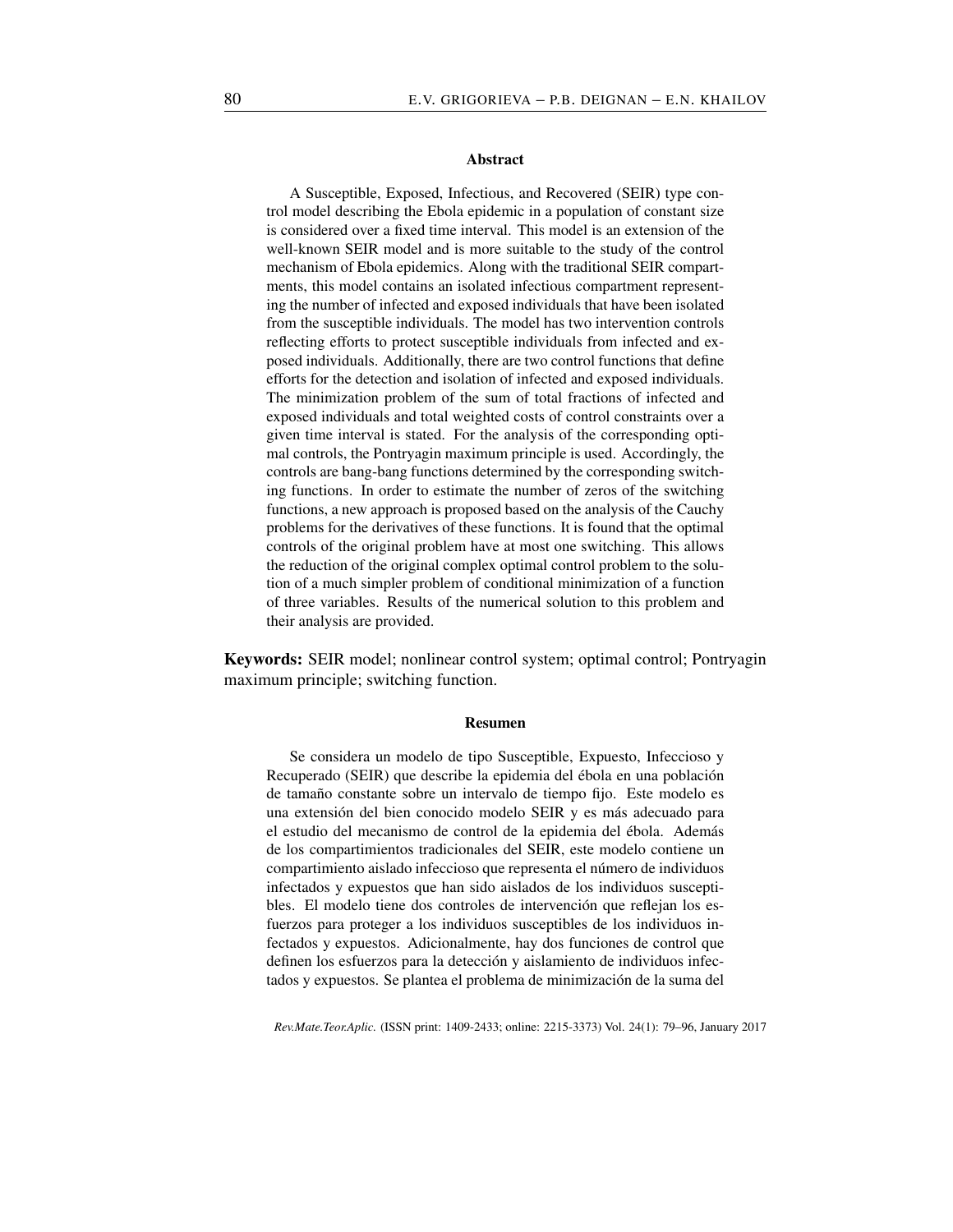total de cocientes de individuos infectados y expuestos y el total de costos ponderados de restricciones de control sobre un intervalo de tiempo. Para el análisis de los correspondientes controles óptimos, se usa el principio del máximo de Pontryanguin. En consecuencia, los controles son funciones bang-bang determinadas por las correspondientes funciones de cambio. Con el fin de estimar el número de ceros de las funciones de cambio, se propone un nuevo enfoque basado en el análisis de los problemas de Cauchy para las derivadas de estas funciones. Se encontró que los controles óptimos del problema original tienen a lo sumo un cambio. Esto permite la reducción del complejo problema original de control óptimo a resolver un problema mucho más simple de minimización condicional de una función de tres variables. Se presentan los resultados y análisis de la solución numérica a este problema.

Palabras clave: modelo SEIR; sistema de control no lineal; control óptimo; principio del máximo de Pontryaguin; función de cambio.

Mathematics Subject Classification: 49J15, 58E25, 92D30.

# 1 Introduction

Ebola is a lethal virus that continues to have significant affect in Central and West Africa. It is transmitted rapidly through direct contact with the infected, their bodily fluids, or tissues. Ebola's high mortality rate and the nonexistence of an effective vaccine make this virus a major problem for public health. Before the time of massive international travel when migration was slow or localized, the virus would not be an intercontinental treat. However, with people all around the world traveling by planes between countries and continents, nobody can be absolutely safe anymore. Indeed, in September 2014 a man infected by Ebola traveling from Africa to Dallas, Texas, and who later died at the Dallas Presbyterian hospital had several contacts in which the disease was spread and temporarily not contained. The infected man died but the nurse who treated him also got infected and was only diagnosed after flying from DFW airport to Washington DC. Ebola was on the USA news for weeks, and the public concern became very high. Government officials were able to stop Ebola from spreading, but only with extraordinary measures.

Since practical interventions rank high in importance of stopping Ebola transmission, it is useful to create mathematical control models describing the dynamics of the Ebola virus spread that includes these measures. It is possible to find the best optimal strategies or preventives measures and corresponding epidemic outcomes by computer simulation of the model with specific initial conditions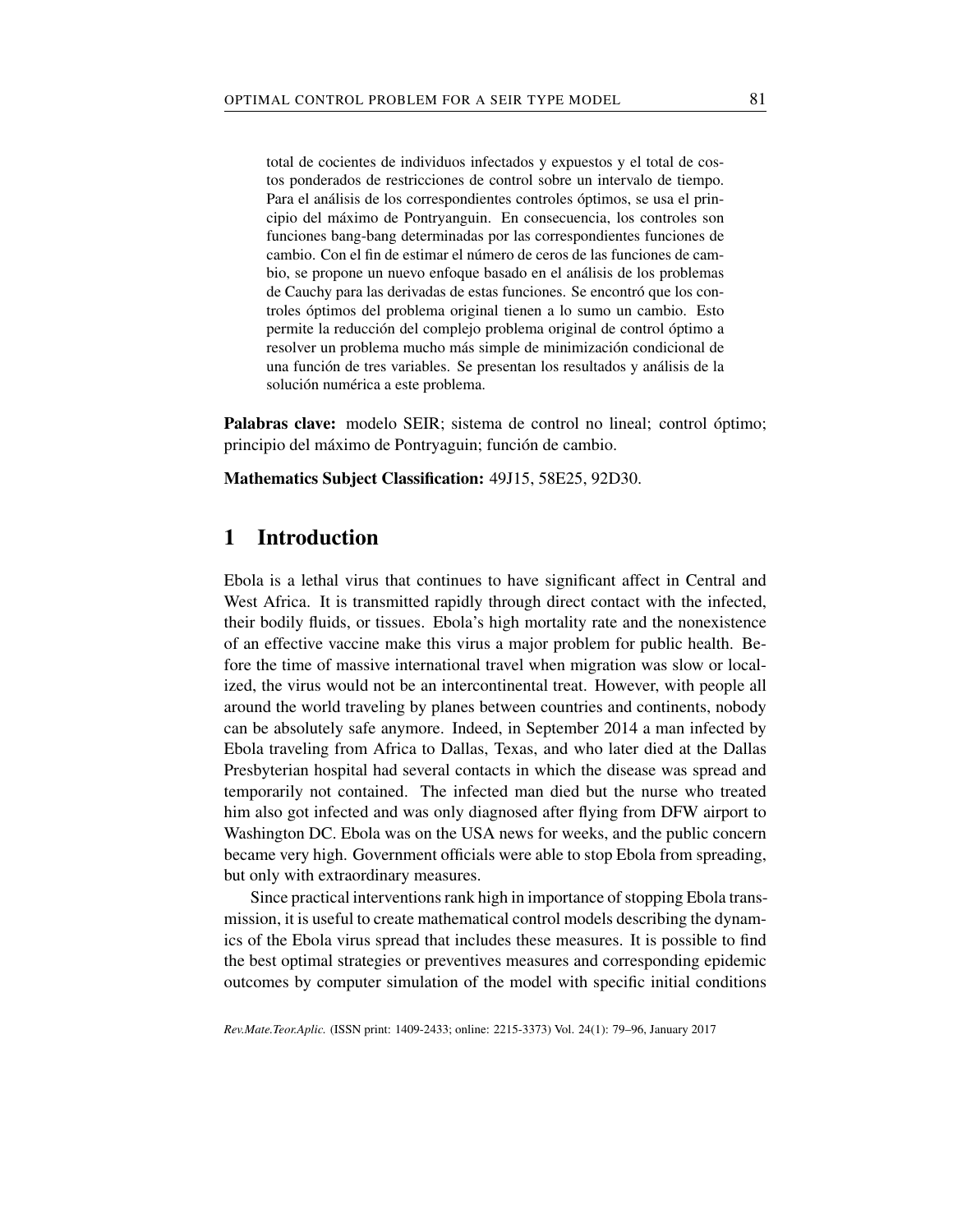over a given time interval. Motivated by the Dallas Ebola case, we started working on the creation of a mathematical deterministic control model describing the spread of Ebola virus in the affected countries and published two papers [3, 4]. Thus, our paper [3] contains a fairly complete review of works related to mathematical modeling of the spread of Ebola epidemics using SIR and SEIR type compartmental models. This paper is a continuation and further development of our studies presented in [3]. Our goal is to minimize the sum of total fractions of exposed and infected individuals and also the total weighted cost of intervention control constraints over a given time interval.

Let us look closely at the models described in both papers. Both models indeed are of SEIR type describing Ebola epidemics in a population of constant size. However, in this paper, our model has five phase variables and four bounded controls, while paper [3] has four variables and only two controls. The optimal control problem solved in this paper is much more complex. It is notable that the determination of the number of zeros of the switching functions for this model and objective function is a very challenging task.

Once the behavior of the optimal controls is established, the actual numerical solution for determination of the moments of switching is conducted. Our major achievement is that instead of solving a very complex two point boundary value problem for the Pontryagin maximum principle, we have reduced this problem to a much simpler one of constrained minimization and solve it numerically using the overlapping method.

# 2 SEIR type model

Over a given time interval [0*, T*] we consider a SEIR type model described by the following system of differential equations:

$$
\begin{cases}\n\dot{S}(t) = -N^{-1} (\beta I(t) + \alpha E(t)) S(t), \\
\dot{E}(t) = N^{-1} (\beta I(t) + \alpha E(t)) S(t) - (\sigma + \lambda) E(t), \\
\dot{I}(t) = \sigma E(t) - (\gamma + \nu) I(t), \\
\dot{H}(t) = \lambda E(t) + \nu I(t) - \mu H(t), \\
\dot{R}(t) = \gamma I(t) + \mu H(t), \\
S(0) = S_0, E(0) = E_0, I(0) = I_0, H(0) = H_0, R(0) = R_0; \\
S_0, E_0, I_0, H_0, R_0 > 0.\n\end{cases}
$$
\n(1)

Such a model describes the spread of the Ebola epidemic in a population of constant size *N*. Indeed, considering that the equality

$$
S_0 + E_0 + I_0 + H_0 + R_0 = N \tag{2}
$$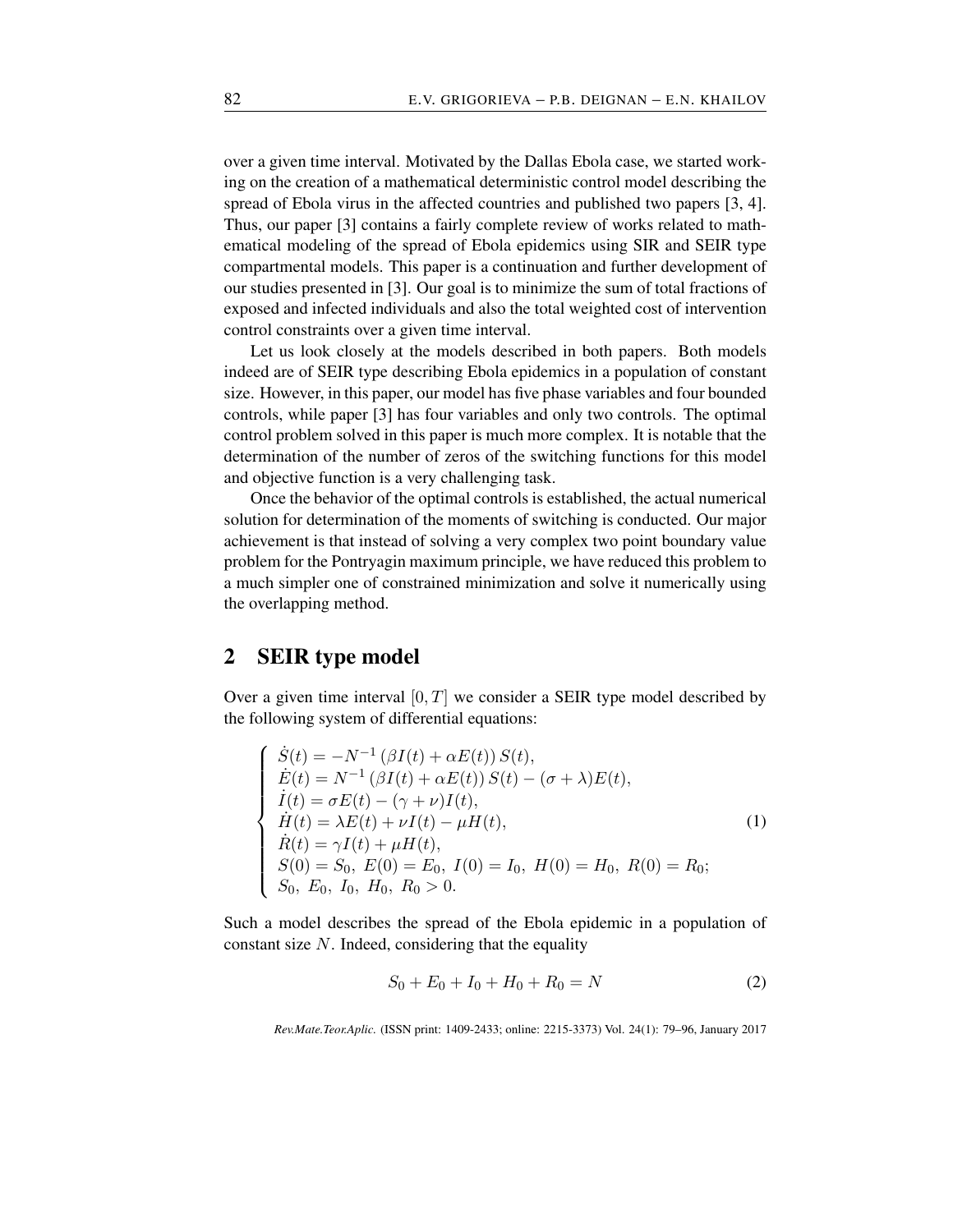holds, we add together the equations of system (1). Taking into account relationship (2), we find the equality:

$$
S(t) + E(t) + I(t) + H(t) + R(t) = N.
$$
 (3)

In system (1) the quantity  $S(t)$  is the number of susceptible individuals. The quantity  $E(t)$  denotes the number of individuals exposed to the virus who are infected but not yet infectious. Individuals that are infected with the disease and are suffering the symptoms of Ebola are classified as infectious and their number is denoted by  $I(t)$ . The quantity  $H(t)$  denotes the number of individuals that are exposed and infected, but which are isolated from susceptible individuals. Finally, the number of deceased or recovered individuals is denoted by *R*(*t*). In system (1) the value  $\beta N^{-1}I(t)S(t)$  is the number of individuals infected due to direct contact with an infected individual and the value  $\alpha N^{-1}E(t)S(t)$  is the number of individuals infected due to direct contact with an exposed individual. Here  $\beta$  and  $\alpha$  are the corresponding transmission rates, such that  $\beta \geq \alpha$ . The value  $\sigma E(t)$  is the number of individuals in the exposed stage which show symptoms of the disease and pass on to the infectious stage;  $\sigma$  is the infectious rate. The values  $\lambda E(t)$  and  $\nu I(t)$  are the number of individuals in the exposed and infected stages, which are detected and pass on to the isolated stage;  $\lambda$  and  $\nu$  are the corresponding detection-isolation rates. The values  $\gamma I(t)$  and  $\mu H(t)$  are the number of individuals in the infectious and isolated stages which die;  $\gamma$  and  $\mu$ are the corresponding death rates. We consider that death and recovery are taken to be the same since there has not been a case in which a person who survived Ebola contracts the disease again. Moreover, in the equations of system (1) there are no terms related to natural mortality or fertility because of the short timespan of an Ebola epidemic.

SEIR type models similar to (1), their analysis and use for description of the spread of Ebola epidemics are given for example in [5, 8].

Now, we will create a controllable SEIR type model described by system (1). For this, we introduce two intervention control functions  $u(t)$  and  $v(t)$  for the efforts of preventing susceptible individuals from becoming infectious individuals as a result of contact with infectious and exposed ones, respectively. Also we introduce two control functions  $w(t)$  and  $\eta(t)$  that define the efforts on detection and isolation of exposed and infected individuals. For our controls we have the following constraints:

$$
0 < u_{\min} \le u(t) \le u_{\max}, \quad 0 \le v_{\min} \le v(t) \le v_{\max},
$$
\n
$$
w_{\min} \le w(t) \le w_{\max} < 1, \quad \eta_{\min} \le \eta(t) \le \eta_{\max} < 1,\tag{4}
$$

where  $u_{\text{max}} = \beta$ ,  $v_{\text{max}} = \alpha$ ,  $w_{\text{min}} = \lambda$ ,  $\eta_{\text{min}} = \nu$ . We observe that the control functions  $u(t)$  and  $v(t)$  regulate the goals and efforts of two similar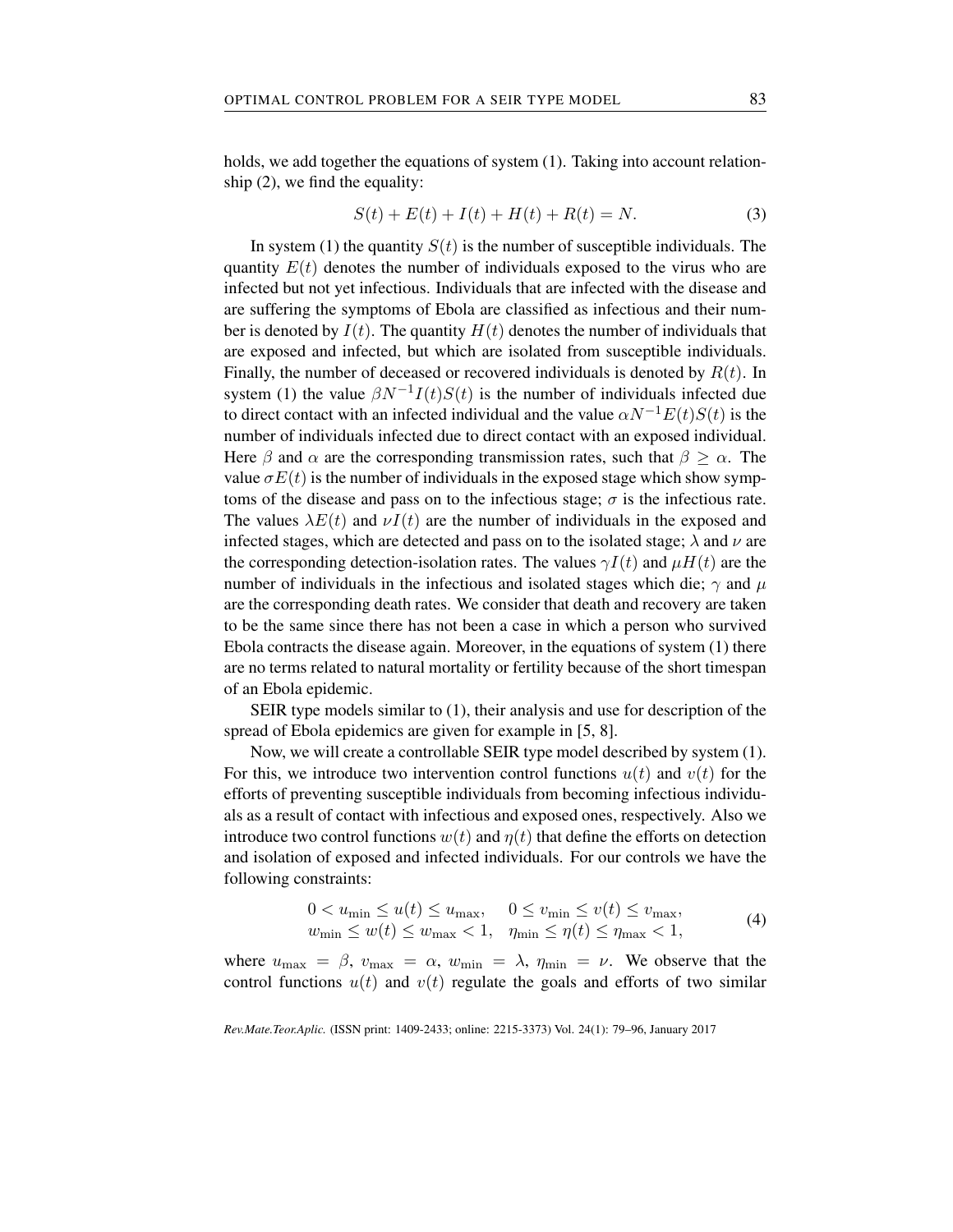interventions. In the case of control  $u(t)$ , the equality  $u(t) = \beta$  corresponds to not having an intervention affecting the susceptible individuals and the equality  $u(t) = u_{\text{min}}$  corresponds to the maximum effort that can be made. Similar behavior at the boundaries is valid for the control  $v(t)$ . Thus, the equality  $v(t) = \alpha$ is where there is no intervention affecting any contacts between the susceptible and exposed individuals and the equality  $v(t) = v_{\text{min}}$  is where the maximum effort is made for its prevention. Taking the boundary values for the controls  $w(t)$ and  $\eta(t)$  has an opposite effect. Thus, if  $w(t) = \lambda$  and  $\eta(t) = \nu$ , then efforts on detection and isolation of exposed and infectious individuals, respectively, are minimal. However, if the corresponding controls take the upper boundaries,  $w(t) = w_{\text{max}}$ ,  $\eta(t) = \eta_{\text{max}}$ , then the preventive actions are maximal.

Thus, we have the following SEIR type control model:

$$
\begin{cases}\n\dot{S}(t) = -N^{-1} (u(t)I(t) + v(t)E(t)) S(t), \ t \in [0, T], \\
\dot{E}(t) = N^{-1} (u(t)I(t) + v(t)E(t)) S(t) - (\sigma + w(t))E(t), \\
\dot{I}(t) = \sigma E(t) - (\gamma + \eta(t))I(t), \\
S(0) = S_0, \ E(0) = E_0, \ I(0) = I_0, \\
S_0, \ E_0, \ I_0 > 0; \ S_0 + E_0 + I_0 < N,\n\end{cases} \tag{5}
$$

in which the equation for the function  $R(t)$  is excluded, but which can be found from equality (3) by the formula:

$$
R(t) = N - S(t) - E(t) - I(t) - H(t).
$$

Moreover, we observe from system (1) that the function  $H(t)$  is not involved in the first three equations of this system. Also there is no sense to optimize this value. Therefore, in system (5) the differential equation for the function  $H(t)$  is excluded as well. This function is obtained as a solution of the following Cauchy problem:

$$
\begin{cases} \dot{H}(t) = w(t)E(t) + \eta(t)I(t) - \mu H(t), \ t \in [0, T], \\ H(0) = H_0 > 0, \end{cases}
$$

after the controls  $w(t)$  and  $\eta(t)$  are defined, the functions  $E(t)$  and  $I(t)$  are found from system (5).

Next, in system  $(5)$  we introduce the new variables:

$$
s(t) = N^{-1}S(t), e(t) = N^{-1}E(t), i(t) = N^{-1}I(t)
$$

with corresponding initial values:

$$
s_0 = N^{-1}S_0
$$
,  $e_0 = N^{-1}E_0$ ,  $i_0 = N^{-1}I_0$ ,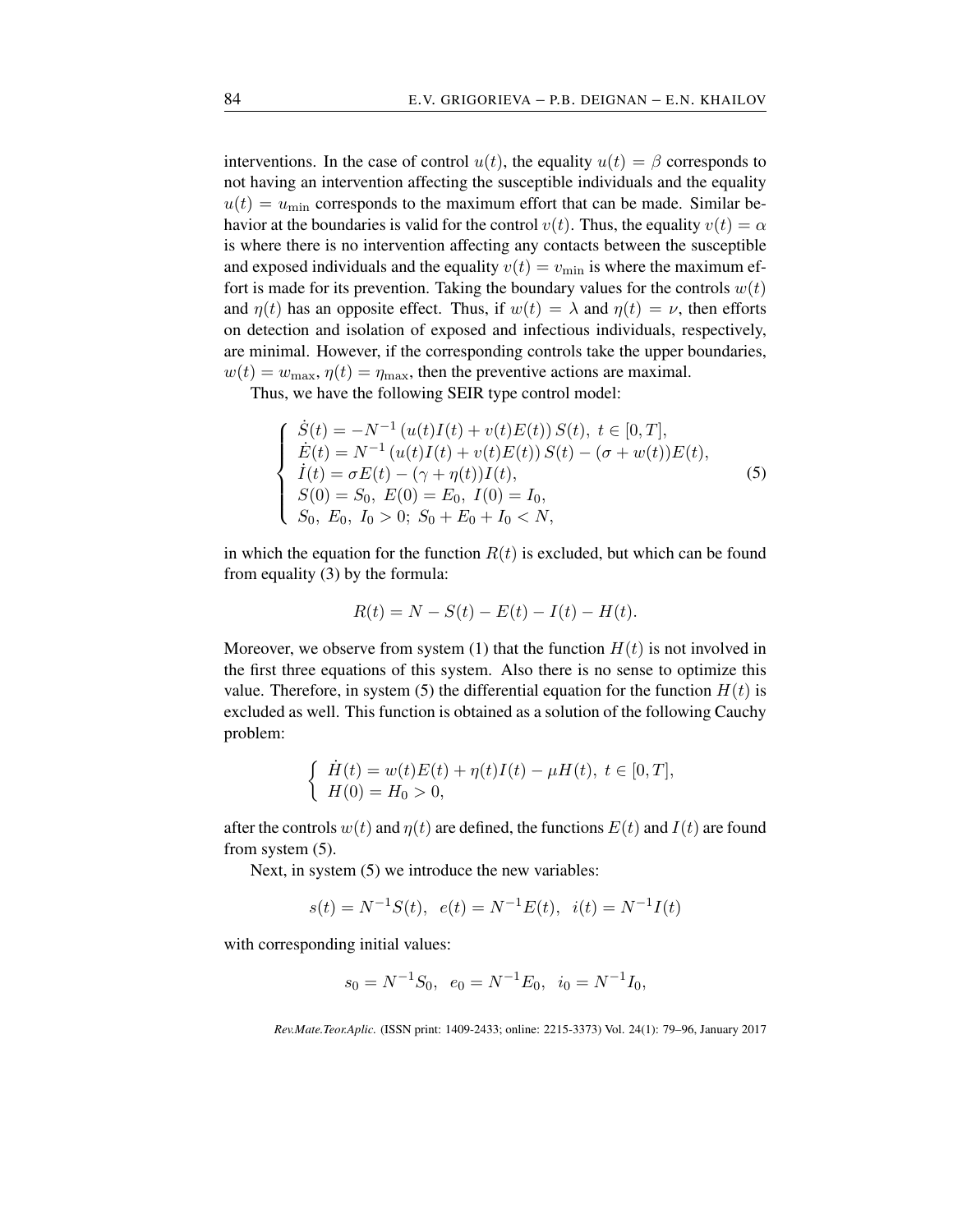for which the following inequalities hold:

$$
s_0, e_0, i_0 > 0; s_0 + e_0 + i_0 < 1.
$$

These variables are the fractions of the quantities  $S(t)$ ,  $E(t)$ ,  $I(t)$  in a population of size *N*.

Then, for the variables  $s(t)$ ,  $e(t)$ ,  $i(t)$  we obtain the following simpler and more convenient for the subsequent analysis nonlinear control system:

$$
\begin{cases}\n\dot{s}(t) = -(u(t)i(t) + v(t)e(t))s(t), \ t \in [0, T], \\
\dot{e}(t) = (u(t)i(t) + v(t)e(t))s(t) - (\sigma + w(t))e(t), \\
\dot{i}(t) = \sigma e(t) - (\gamma + \eta(t))i(t), \\
s(0) = s_0, \ e(0) = e_0, \ i(0) = i_0, \\
s_0, \ e_0, \ i_0 > 0; \ s_0 + e_0 + i_0 < 1.\n\end{cases}
$$
\n(6)

For this system the set of all admissible controls  $\Omega(T)$  is formed by all possible Lebesgue measurable functions  $u(t)$ ,  $v(t)$ ,  $w(t)$ ,  $\eta(t)$ , which for almost all  $t \in$ [0*, T*] satisfy constraints (4).

Now, we introduce a region:

$$
\Lambda = \Big\{(s,e,i)^{\top} \in \mathbb{R}^3 : s > 0, \ e > 0, \ i > 0, \ s + e + i < 1\Big\}.
$$

Here a sign *⊤* means transpose.

The following statement ensures the boundedness, positiveness, and continuation of solutions for system (6).

**Proposition 1** If the inclusion  $(s_0, e_0, i_0)^\top \in \Lambda$  holds, then for any admissible controls  $u(t)$ ,  $v(t)$ ,  $w(t)$ ,  $\eta(t)$  the corresponding solutions  $s(t)$ ,  $e(t)$ ,  $i(t)$  for *system* (6) *are defined on the entire interval* [0*, T*] *and satisfy the inclusion:*

$$
(s(t), e(t), i(t))^\top \in \Lambda, \ t \in (0, T]. \tag{7}
$$

Proof of this fact is standard and so we omit it. Proofs of such statements are given for example in [2, 6]. Relationship (7) implies that the region  $\Lambda$  is a positive invariant set for system (6).

# 3 Optimal control problem

For control system (6) on the set of all admissible controls  $\Omega(T)$  we consider the functional:  $\overline{r}$ 

$$
J_1(u, v, w, \eta) = \int_{0}^{1} (e(t) + i(t)) dt,
$$
\n(8)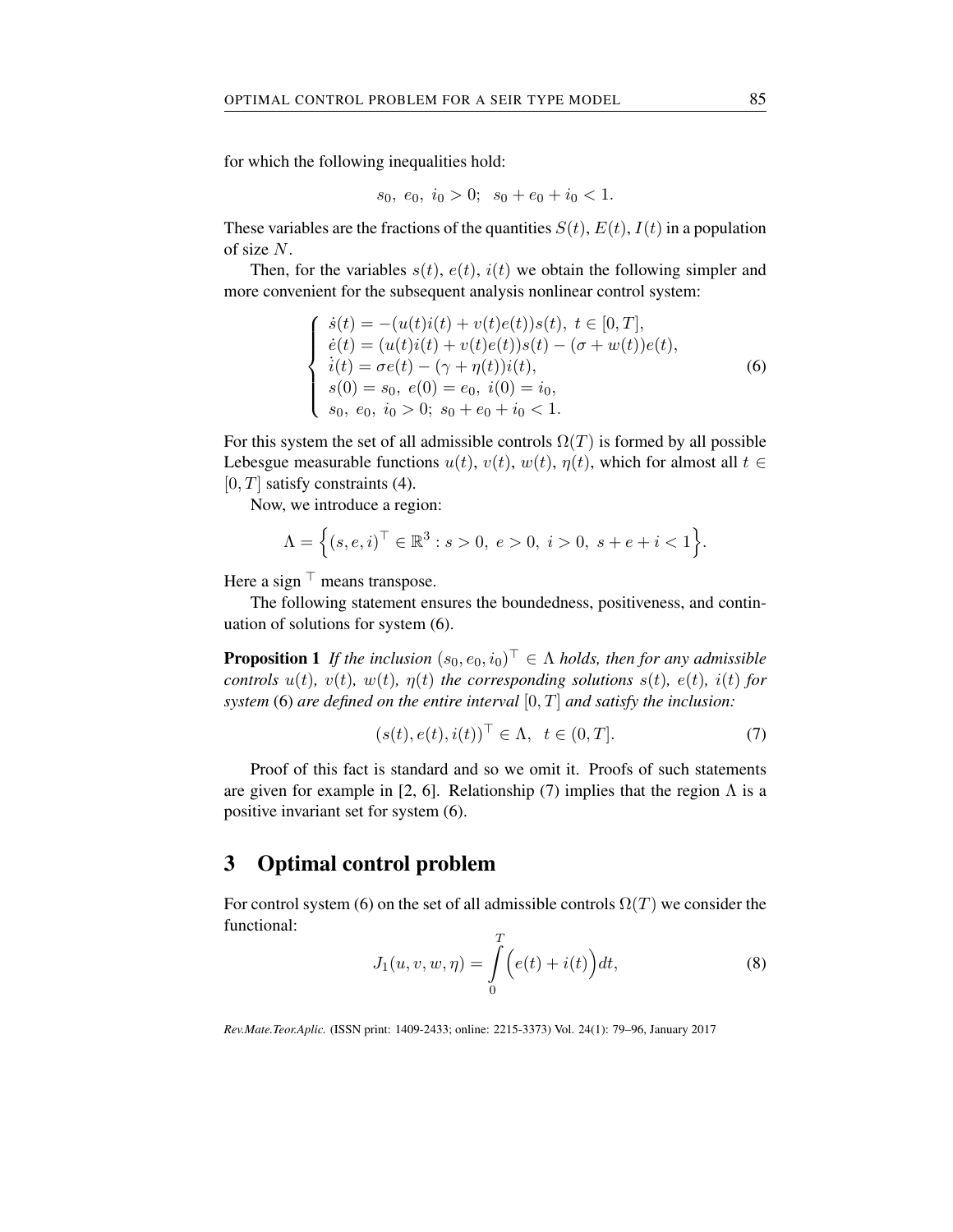which defines the sum of the total fractions of exposed and infected individuals on the given time interval [0*, T*].

Next, as in [1], we introduce the following costs of intervention and detectionisolation control constraints:

$$
J_2(u, v, w, \eta) = p \int_0^T \left( (\alpha - v(t))e(t) + (\beta - u(t))i(t) \right) dt
$$
  
+ 
$$
q \int_0^T \left( (w(t) - \lambda)e(t) + (\eta(t) - \nu)i(t) \right) dt,
$$
 (9)

where *p* and *q* are the positive weighted coefficients. These costs are linear in the controls  $u(t)$ ,  $v(t)$ ,  $w(t)$ ,  $\eta(t)$  and supposed to be proportional to the fractions of the exposed and infected individuals. If one assumes that these fractions are proportional to the fraction of the number of regions where the disease occurs, to the population size, and therefore to the fraction of the number of regions to be converted by our intervention controls to the population size as well. The higher the fractions of exposed and infected, the higher corresponding costs.

Finally, for system (6) on the set of all admissible controls  $\Omega(T)$  we consider the optimal control problem of minimization of the sum of values (8) and (9):

$$
\min_{u(\cdot), v(\cdot), w(\cdot), \eta(\cdot)} \Biggl\{ J(u, v, w, \eta) = \int_{0}^{T} \Biggl[ \Bigl( 1 + p(\alpha - v(t)) + q(w(t) - \lambda) \Bigr) e(t) + \Bigl( 1 + p(\beta - u(t)) + q(\eta(t) - \nu) \Bigr) i(t) \Biggr] dt \Biggr\}.
$$
\n(10)

The existence in problem (6), (10) of the optimal controls  $u_*(t)$ ,  $v_*(t)$ ,  $w_*(t)$ ,  $\eta_*$ (*t*) and corresponding optimal solutions  $s_*(t)$ ,  $e_*(t)$ ,  $i_*(t)$  for system (6) follows from Proposition 1 and Theorem 4 ([7], Chapter 4). This problem and its subsequent analysis are a generalization and further development of the studies presented in [3].

# 4 Pontryagin maximum principle

In order to analyze problem (6), (10), we apply the Pontryagin maximum principle [9, 10]. According to it, we write the Hamiltonian as

$$
H(s, e, i, \psi_1, \psi_2, \psi_3, u, v, w, \eta) = (ui + ve)s(\psi_2 - \psi_1) + \sigma e(\psi_3 - \psi_2)
$$
  
- 
$$
- we\psi_2 - (\gamma + \eta)i\psi_3 - (1 + p(\alpha - v) + q(w - \lambda))e
$$
  
- 
$$
(1 + p(\beta - u) + q(\eta - \nu))i,
$$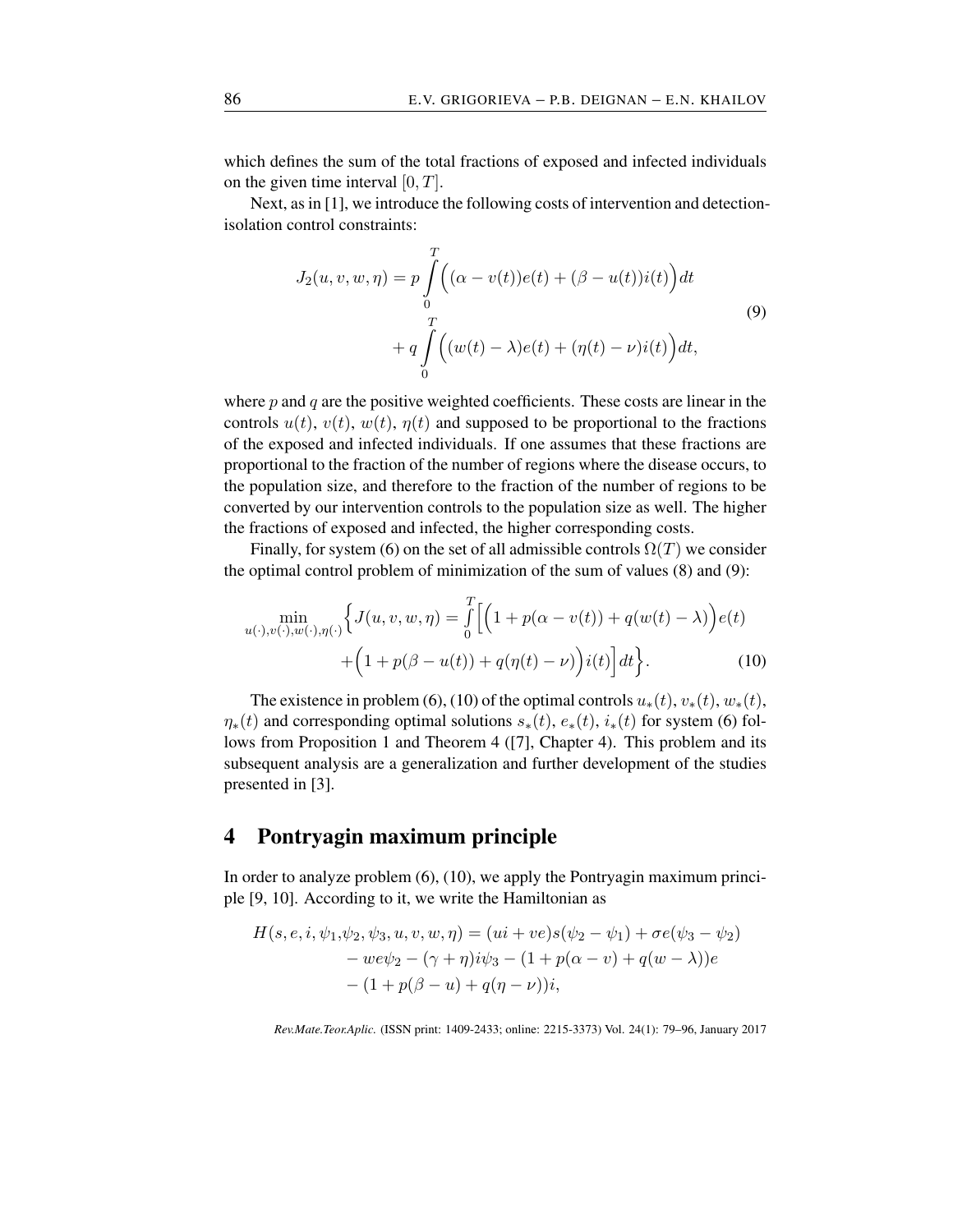where  $\psi_1$ ,  $\psi_2$ ,  $\psi_3$  are the adjoint variables. Then, for the optimal controls  $u_*(t)$ ,  $v_*(t)$   $w_*(t)$ ,  $\eta_*(t)$  and corresponding optimal solutions  $s_*(t)$ ,  $e_*(t)$ ,  $i_*(t)$  there exists a nontrivial solution  $\psi_*(t) = (\psi_1^*(t), \psi_2^*(t), \psi_3^*(t))^\top$  of the adjoint system:

$$
\begin{cases}\n\dot{\psi}_{1}^{*}(t) = -(u_{*}(t)i_{*}(t) + v_{*}(t)e_{*}(t))(\psi_{2}^{*}(t) - \psi_{1}^{*}(t)), \ t \in [0, T], \\
\dot{\psi}_{2}^{*}(t) = -v_{*}(t)s_{*}(t)(\psi_{2}^{*}(t) - \psi_{1}^{*}(t)) - \sigma(\psi_{3}^{*}(t) - \psi_{2}^{*}(t)) \\
+ w_{*}(t)\psi_{2}^{*}(t) + (1 + p(\alpha - v_{*}(t)) + q(w_{*}(t) - \lambda)), \\
\dot{\psi}_{3}^{*}(t) = -u_{*}(t)s_{*}(t)(\psi_{2}^{*}(t) - \psi_{1}^{*}(t)) + (\gamma + \eta_{*}(t))\psi_{3}^{*}(t) \\
+ (1 + p(\beta - u_{*}(t)) + q(\eta_{*}(t) - \nu)), \\
\psi_{1}^{*}(T) = 0, \ \psi_{2}^{*}(T) = 0, \ \psi_{3}^{*}(T) = 0,\n\end{cases} (11)
$$

such that the controls  $u_*(t)$ ,  $v_*(t)$ ,  $w_*(t)$ ,  $\eta_*(t)$  maximize the Hamiltonian

$$
H(s_*(t), e_*(t), i_*(t), \psi_1^*(t), \psi_2^*(t), \psi_3^*(t), u, v, w, \eta)
$$

with respect to  $u \in [u_{\min}, u_{\max}], v \in [v_{\min}, v_{\max}], w \in [w_{\min}, w_{\max}], \eta \in$  $[\eta_{\min}, \eta_{\max}]$  for almost all  $t \in [0, T]$ , and therefore satisfy the relationships:

$$
u_{*}(t) = \begin{cases} u_{\max} & , \text{if } L_{0}(t) > 0, \\ \forall u \in [u_{\min}, u_{\max}] , \text{if } L_{0}(t) = 0, \\ u_{\min} , \text{if } L_{0}(t) < 0, \end{cases}
$$
(12)

$$
v_{*}(t) = \begin{cases} v_{\max} & , \text{if } L_{0}(t) > 0, \\ \forall v \in [v_{\min}, v_{\max}] & , \text{if } L_{0}(t) = 0, \\ v_{\min} & , \text{if } L_{0}(t) < 0, \end{cases}
$$
(13)

$$
w_*(t) = \begin{cases} w_{\text{max}} & \text{if } L_w(t) > 0, \\ \forall w \in [w_{\text{min}}, w_{\text{max}}] & \text{if } L_w(t) = 0, \\ w_{\text{min}} & \text{if } L_w(t) < 0, \end{cases} \tag{14}
$$

$$
\eta_*(t) = \begin{cases} \eta_{\text{max}} & \text{if } L_\eta(t) > 0, \\ \forall \eta \in [\eta_{\text{min}}, \eta_{\text{max}}] & \text{if } L_\eta(t) = 0, \\ \eta_{\text{min}} & \text{if } L_\eta(t) < 0. \end{cases} \tag{15}
$$

Here the functions

$$
L_0(t) = (\psi_2^*(t) - \psi_1^*(t)) + ps_*^{-1}(t),
$$
  
\n
$$
L_w(t) = -\psi_2^*(t) - q, \quad L_\eta(t) = -\psi_3^*(t) - q
$$
\n(16)

are the switching functions, which define the types of the optimal controls  $u_*(t)$ ,  $v_*(t)$ ,  $w_*(t)$ ,  $\eta_*(t)$  according to relationships (12)–(15). Moreover, the Hamiltonian, which by formulas (16) is rewritten as

$$
H_*(t) = H(s_*(t), e_*(t), i_*(t), \psi_1^*(t), \psi_2^*(t), \psi_3^*(t), u_*(t), v_*(t), w_*(t), \eta_*(t))
$$
  
=  $e_*(t) \Big( v_*(t) s_*(t) L_0(t) + (\sigma + w_*(t)) L_w(t) - \sigma L_\eta(t) - (1 + \alpha p - \lambda q) \Big)$   
+  $i_*(t) \Big( u_*(t) s_*(t) L_0(t) + (\gamma + \eta_*(t)) L_\eta(t) - (1 + \beta p - (\gamma + \nu) q) \Big),$  (17)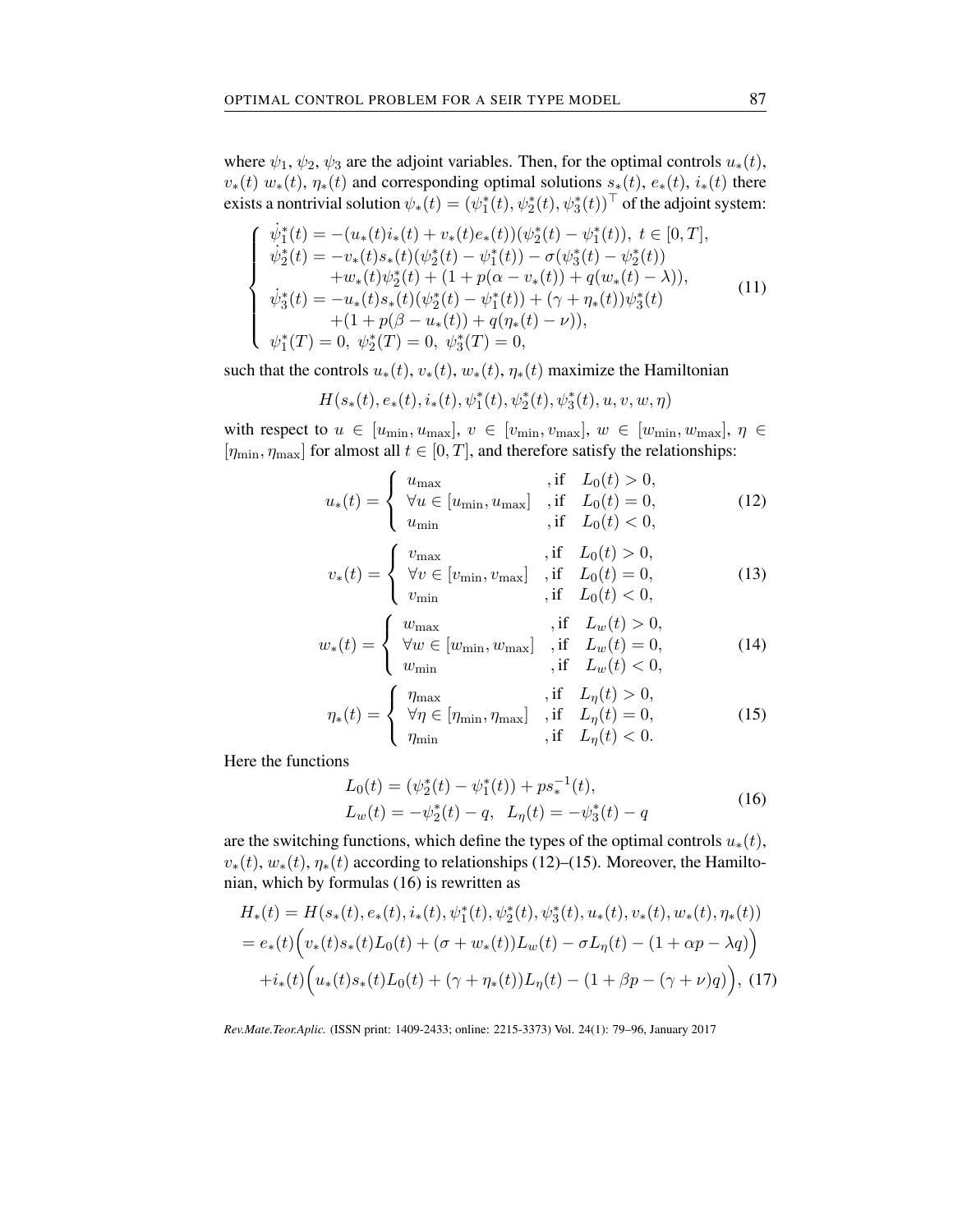is constant on the given interval [0*, T*].

Now, using formulas (16), the equations and the initial conditions of system (11), we obtain the following system for the switching functions  $L_0(t)$ ,  $L_w(t)$ ,  $L_\eta(t)$ :

$$
\begin{cases}\n\dot{L}_0(t) = (u_*(t)i_*(t) + v_*(t)e_*(t) - v_*(t)s_*(t))L_0(t) \\
-(\sigma + w_*(t))L_w(t) + \sigma L_\eta(t) + (1 + \alpha p - \lambda q), \ t \in [0, T], \\
\dot{L}_w(t) = v_*(t)s_*(t)L_0(t) + (\sigma + w_*(t))L_w(t) \\
-\sigma L_\eta(t) - (1 + \alpha p - \lambda q), \\
\dot{L}_\eta(t) = u_*(t)s_*(t)L_0(t) + (\gamma + \eta_*(t))L_\eta(t) \\
-(1 + \beta p - (\gamma + \nu)q), \\
L_0(T) = ps_*^{-1}(T), \ L_w(T) = -q, \ L_\eta(T) = -q.\n\end{cases}
$$
\n(18)

This system will be the subject of our investigation.

# 5 Properties of the switching functions

Analysis of the first two equations of system (18) leads to the statement.

**Proposition 2** *For all*  $t \in [0, T]$  *the following equality holds:* 

$$
\frac{d}{dt}(s_*(t)L_0(t)) = -s_*(t)\dot{L}_w(t).
$$
\n(19)

From the continuity of the functions  $L_0(t)$ ,  $L_w(t)$ ,  $L_\eta(t)$  and their initial conditions in system (18), leads to the statement.

**Proposition 3** For the switching functions  $L_0(t)$ ,  $L_w(t)$ ,  $L_\eta(t)$  there exists such *moment of time*  $t_0 \in [0, T)$  *that simultaneously the following inequalities are valid:*

$$
L_0(t) > 0, \ L_w(t) < 0, \ L_\eta(t) < 0, \ t \in (t_0, T]. \tag{20}
$$

Relationships  $(12)$ – $(15)$  and inequalities  $(20)$  imply that the formulas below for the optimal controls  $u_*(t)$ ,  $v_*(t)$ ,  $w_*(t)$ ,  $\eta_*(t)$  are true:

$$
u_*(t) = u_{\text{max}}, \ v_*(t) = v_{\text{max}}, \ w_*(t) = w_{\text{min}}, \ \eta_*(t) = \eta_{\text{min}}, \ t \in (t_0, T]. \tag{21}
$$

The second and third equations of system (18) and its initial conditions and also formulas (21) yield the statement.

**Proposition 4** *For the derivatives of the switching functions*  $L_w(t)$ *,*  $L_\eta(t)$  *the following equalities hold:*

$$
\dot{L}_w(T) = -1, \quad \dot{L}_\eta(T) = -1.
$$
\n(22)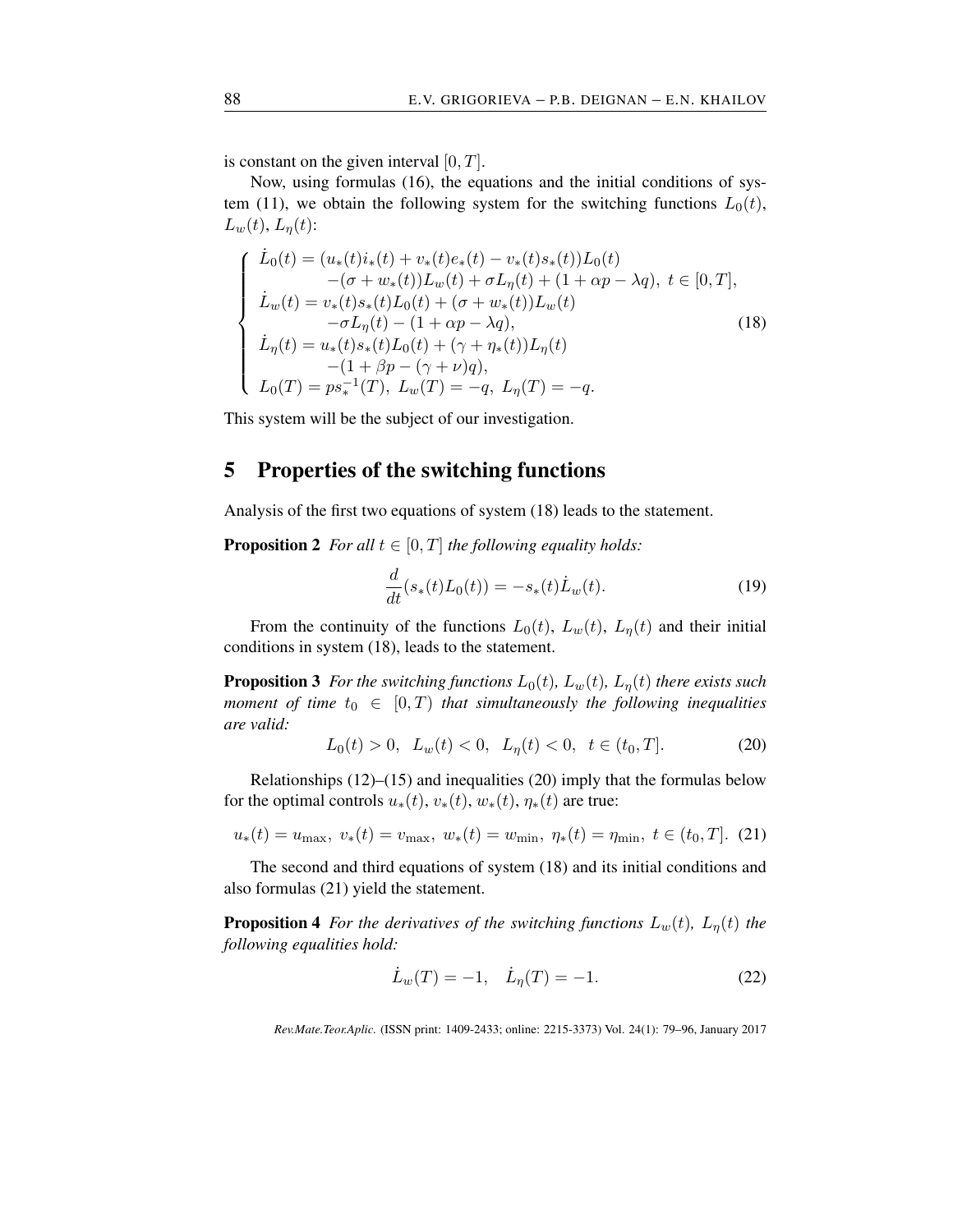By formula (17) and the constancy of the Hamiltonian *H∗*(*t*), the second and third equations of system (18) and its initial conditions, Propositions 3 and 4, we obtain the statement.

**Proposition 5** *For all*  $t \in [0, T)$  *the relationship* 

$$
H_*(t) = e_*(t)\dot{L}_w(t) + i_*(t)\dot{L}_\eta(t) = H_*(T)
$$
\n(23)

*is valid, where*

$$
H_*(T) = -(e_*(T) + i_*(T)) < 0. \tag{24}
$$

Using Proposition 5, the corresponding equations of system (18) and arguments from the contradiction, we see that the following statement is true.

**Proposition 6** *The switching functions*  $L_0(t)$ *,*  $L_w(t)$ *,*  $L_n(t)$  *are not equal to zero on any finite interval of*  $[0, T]$ *.* 

Proposition 6 and relationships  $(12)$ – $(15)$  show that the optimal controls  $u_*(t)$ ,  $v_*(t)$ ,  $w_*(t)$ ,  $\eta_*(t)$  are bang-bang functions taking values  $\{u_{\min}; u_{\max}\},$  $\{v_{\min}; v_{\max}\}, \{w_{\min}; w_{\max}\}, \{\eta_{\min}; \eta_{\max}\},$  respectively. Moreover, the controls  $u_{*}(t)$ ,  $v_{*}(t)$  switch from maximum values to minimum values and vice versa at the same moments of switching.

# 6 Estimating the number of zeros of the switching functions

We consider new approach for estimating the number of zeros of the switching functions  $L_0(t)$ ,  $L_w(t)$ ,  $L_\eta(t)$ . It is based on the analysis of the Cauchy problems for the derivatives of the switching functions  $L_w(t)$ ,  $L_\eta(t)$ .

In order to obtain the differential equations for the functions  $\dot{L}_w(t)$ ,  $\dot{L}_\eta(t)$ , we have to be sure that these functions are differentiable almost everywhere on the interval  $[0, T]$ . By the second and third equations of system (18), for the differentiability of the functions  $\dot{L}_w(t)$ ,  $\dot{L}_\eta(t)$  it suffices if the controls  $u_*(t)$ ,  $v_*(t)$ ,  $w_*(t)$ ,  $\eta_*(t)$  are piecewise constant functions. That is, they must have a finite number of switchings on the interval  $(0, T)$ . In turn, this implies that the corresponding switching functions  $L_0(t)$ ,  $L_w(t)$ ,  $L_\eta(t)$  have a finite number of zeros on the interval  $[0, T]$ . Hence, we assume that the following condition holds.

**Condition 1** Let the switching functions  $L_0(t)$ ,  $L_w(t)$ ,  $L_n(t)$  have a finite num*ber of zeros on the interval* [0*, T*]*.*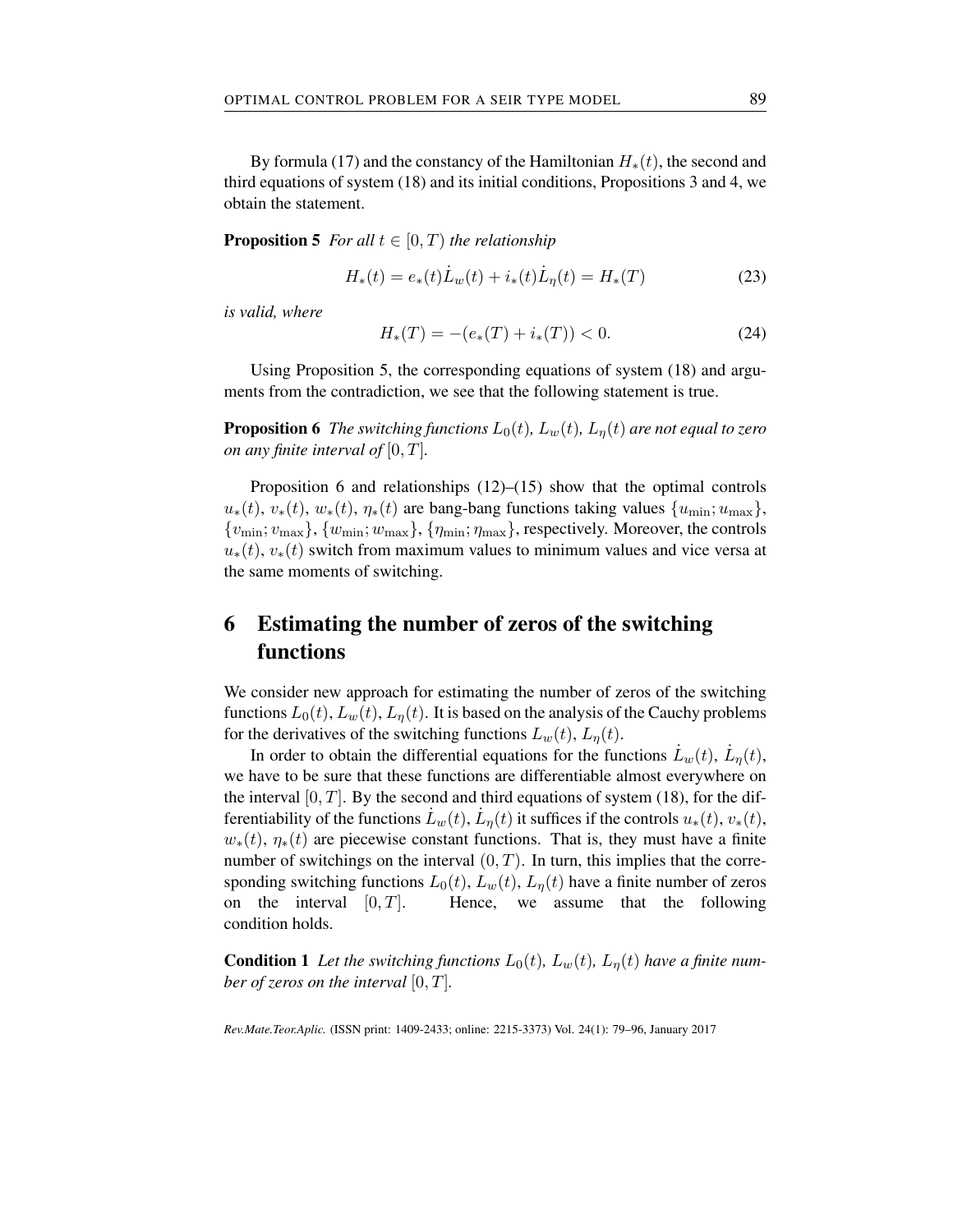Further we will demonstrate that this condition is correct. Condition 1 ensures that the functions  $\dot{L}_w(t),\dot{L}_\eta(t)$  are differentiable almost everywhere on the interval [0*, T*].

Now, let us consider the switching function  $L_w(t)$ . Using the second equation of system (18), the derivative of the function  $\dot{L}_w(t)$  is calculated. Then, in the obtained expression we use formulas (19), (23). Adding the first formula from (22) as the corresponding initial condition, finally we have the Cauchy problem for the function  $\dot{L}_w(t)$ :

$$
\begin{cases}\n\ddot{L}_w(t) = a(t)\dot{L}_w(t) - \sigma H_*(T)i_*^{-1}(t), \ t \in [0, T], \\
\dot{L}_w(T) = -1,\n\end{cases} \tag{25}
$$

where  $a(t) = \sigma + w_*(t) + \sigma e_*(t) i_*^{-1}(t) - v_*(t) s_*(t)$ .

Integrating Cauchy problem (25), we find the formula:

$$
\dot{L}_w(t) = -e^{-\int\limits_t^T a(\xi)d\xi} + \sigma H_*(T) \int\limits_t^T e^{-\int\limits_t^{\kappa} a(\xi)d\xi} i_*^{-1}(\kappa)d\kappa, \ t \in [0,T],
$$

which, by (24), implies that

$$
\dot{L}_w(t) < 0, \quad t \in [0, T].\tag{26}
$$

Hence, the function  $L_w(t)$  decreases from value  $L_w(0)$  to value  $L_w(T) = -q$ 0. Therefore, depending on value  $L_w(0)$  the switching function  $L_w(t)$  has no more than one zero on the interval (0*, T*):

$$
\text{if } L_w(0) \le 0, \quad \text{then } L_w(t) < 0, \quad t \in (0, T]; \tag{27}
$$

$$
\text{if } L_w(0) > 0, \quad \text{then} \quad L_w(t) \begin{cases} > 0, \quad \text{for} \quad 0 \le t < \tau_*, \\ = 0, \quad \text{for} \quad t = \tau_*, \\ < 0, \quad \text{for} \quad \tau_* < t \le T, \end{cases} \tag{28}
$$

where  $\tau_* \in (0, T)$  is a zero of the function  $L_w(t)$ .

Next, let us consider the switching function  $L_n(t)$ . Using the third equation of system (18), the derivative of the function  $\dot{L}_{\eta}(t)$  is calculated. Then, in the obtained expression we use formula (19). Adding the second formula from (22) as the corresponding initial condition, finally we have the Cauchy problem for the function  $\vec{L}_{\eta}(t)$ :

$$
\begin{cases} \n\ddot{L}_{\eta}(t) = (\gamma + \eta_*(t)) \dot{L}_{\eta}(t) - u_*(t) s_*(t) \dot{L}_w(t), \ t \in [0, T],\\ \n\dot{L}_{\eta}(T) = -1. \n\end{cases} \tag{29}
$$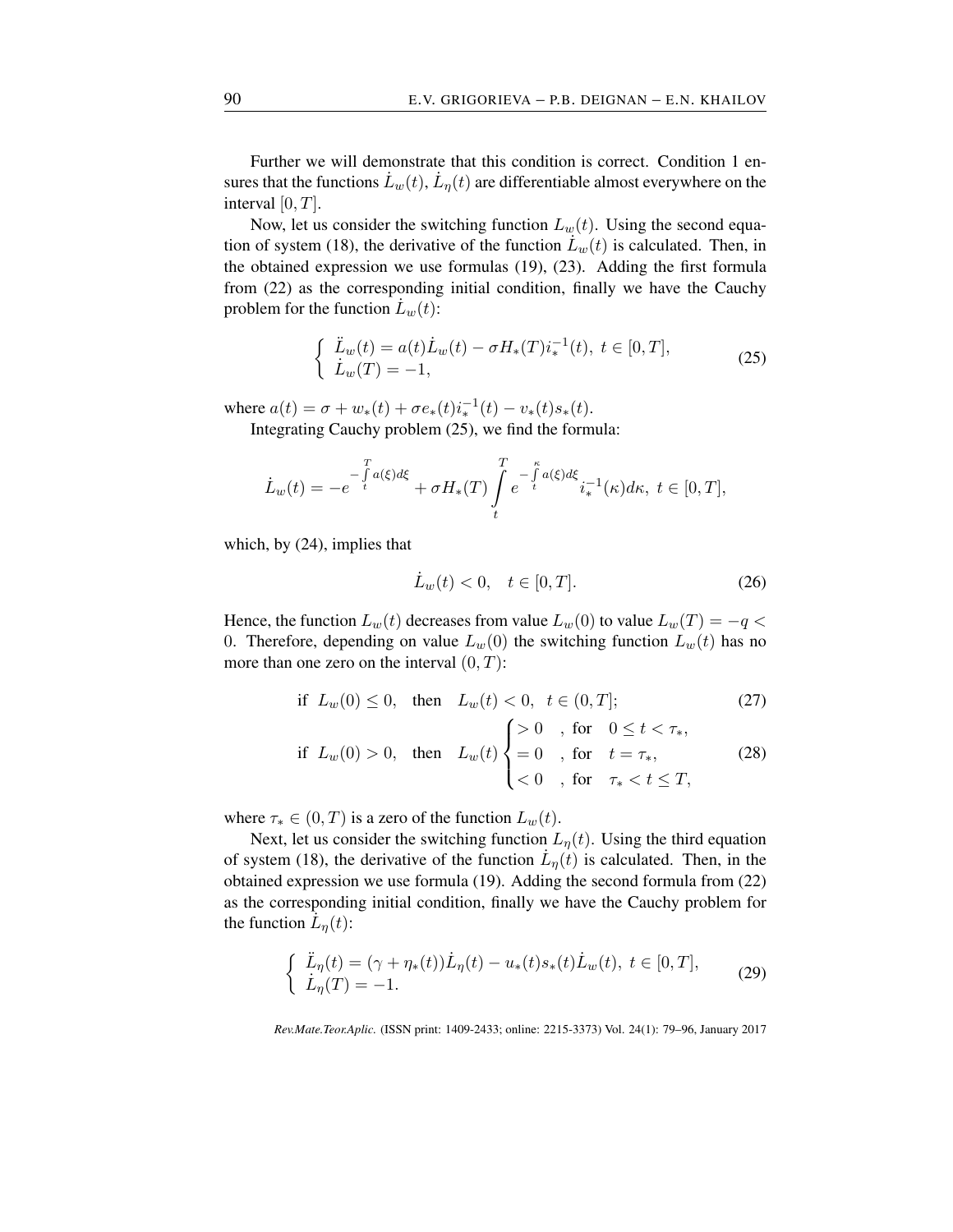Integrating Cauchy problem (29), we obtain the formula:

$$
\dot{L}_\eta(t)=-e^{-\int\limits_t^T(\gamma+\eta_*(\xi))d\xi}+\int\limits_t^Te^{-\int\limits_t^\kappa(\gamma+\eta_*(\xi))d\xi}u_*(\kappa)s_*(\kappa)\dot{L}_w(\kappa)d\kappa,\ t\in[0,T],
$$

which, by (26), implies that  $\dot{L}_{\eta}(t) < 0$  for all  $t \in [0, T]$ . Hence, the function *L*<sub>*n*</sub>(*t*) decreases from value *L*<sub>*n*</sub></sub>(0) to value *L*<sub>*n*</sub>(*T*) = −*q* < 0. Therefore, depending on value  $L_{\eta}(0)$  the switching function  $L_{\eta}(t)$  has no more than one zero on the interval (0*, T*):

if 
$$
L_{\eta}(0) \le 0
$$
, then  $L_{\eta}(t) < 0$ ,  $t \in (0, T]$ ; (30)

$$
\text{if } L_{\eta}(0) > 0, \quad \text{then} \quad L_{\eta}(t) \begin{cases} > 0, \quad \text{for} \quad 0 \leq t < \chi_{*}, \\ = 0, \quad \text{for} \quad t = \chi_{*}, \\ < 0, \quad \text{for} \quad \chi_{*} < t \leq T, \end{cases} \tag{31}
$$

where  $\chi^* \in (0, T)$  is a zero of the function  $L_\eta(t)$ .

Finally, let us consider the switching function  $L_0(t)$ . By relationships (19) and (26), we see that the inequality  $\frac{d}{dt}(s_*(t)L_0(t)) > 0$  is valid for all  $t \in [0, T]$ . Hence, the function  $\widetilde{L}_0(t) = s_*(t)L_0(t)$  increases from value  $\widetilde{L}_0(0)$  to value  $\tilde{L}_0(T) = p > 0$ . Therefore, depending on value  $\tilde{L}_0(0)$  the function  $\tilde{L}_0(t)$  has no more than one zero on the interval (0*, T*):

$$
\begin{aligned}\n\text{if } \widetilde{L}_0(0) \ge 0, \quad \text{then } \widetilde{L}_0(t) > 0, \quad t \in (0, T]; \\
\text{if } \widetilde{L}_0(0) < 0, \quad \text{then } \widetilde{L}_0(t) \begin{cases}\n& < 0, \quad \text{for } 0 \le t < \theta_*, \\
& = 0, \quad \text{for } t = \theta_*, \\
& > 0, \quad \text{for } \theta_* < t \le T,\n\end{cases}\n\end{aligned} \tag{32}
$$

where  $\theta_* \in (0,T)$  is a zero of the function  $\widetilde{L}_0(t)$ . By Proposition 1, we see that the relationships, similar to (32) and (33), hold for the switching function  $L_0(t)$ . Adding here the results obtained above for the functions  $L_w(t)$  and  $L_n(t)$ , we conclude that Condition 1 is correct.

### 7 Types of the optimal controls

Now, we define the possible types of the optimal controls  $u_*(t)$ ,  $v_*(t)$ ,  $w_*(t)$ , and  $\eta_*(t)$ . Firstly, formulas (12), (13) together with the relationships, similar to (32) and (33), allow us to make conclusion about possible types of the optimal controls  $u_*(t)$ ,  $v_*(t)$ .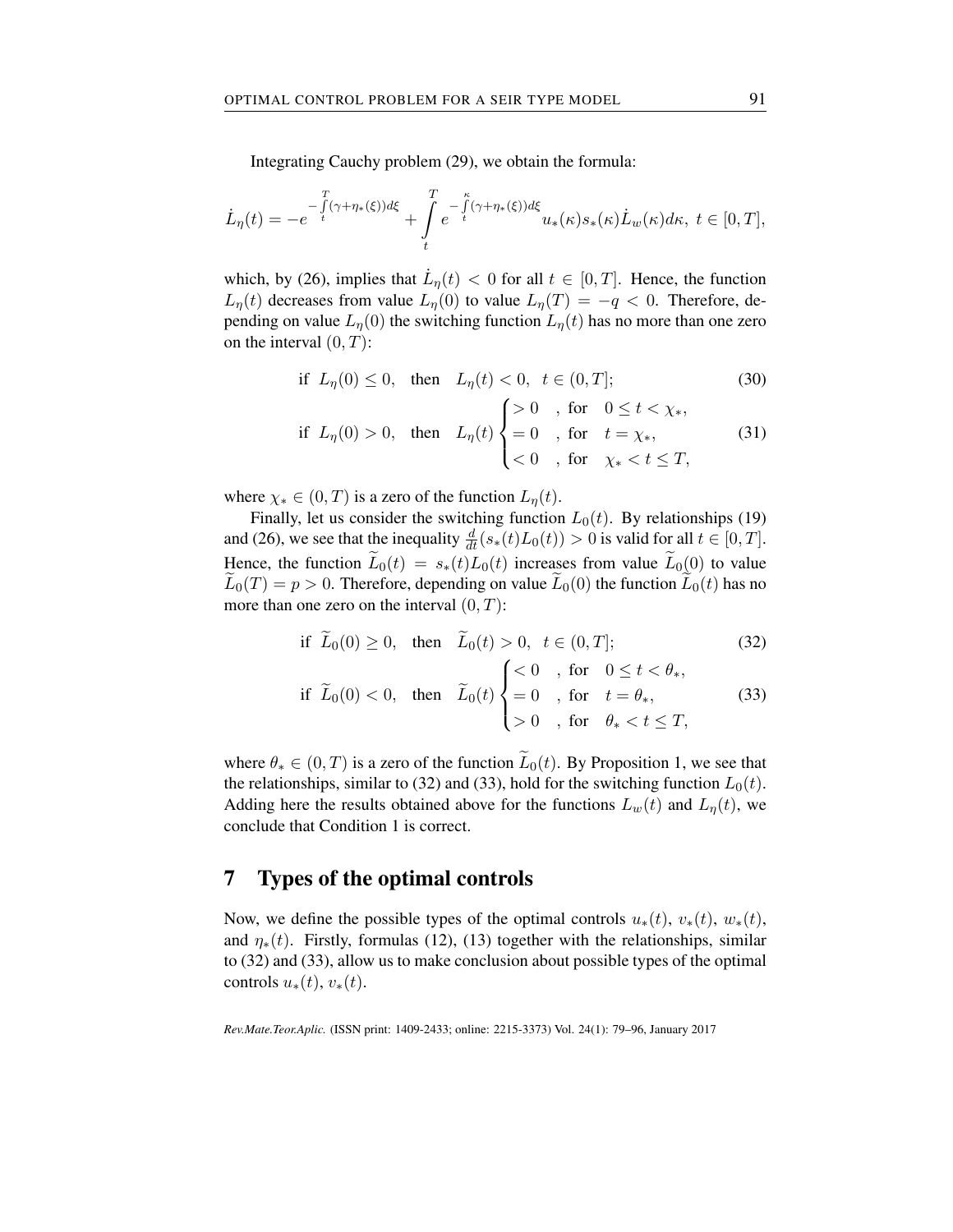**Proposition 7** *The optimal controls*  $u_*(t)$ *,*  $v_*(t)$  *simultaneously can be either constant functions of the type*:

$$
u_*(t) = u_{\text{max}}, \ \ v_*(t) = v_{\text{max}}, \ \ t \in [0, T]; \tag{34}
$$

*or piecewise constant functions with one switching of the type*:

$$
u_*(t), v_*(t) = \begin{cases} u_{\min}, v_{\min} & , \text{ for } 0 \le t \le \theta_*, \\ u_{\max}, v_{\max} & , \text{ for } \theta_* < t \le T. \end{cases}
$$
 (35)

Secondly, formula (14) together with relationships (27), (28) enable us to make conclusion about possible types of the optimal control  $w_*(t)$ .

Proposition 8 *The optimal control w∗*(*t*) *can be either a constant function of the type*:

$$
w_*(t) = w_{\min}, \ \ t \in [0, T]; \tag{36}
$$

*or a piecewise constant function with one switching of the type*:

$$
w_*(t) = \begin{cases} w_{\text{max}} & \text{, for} \quad 0 \le t \le \tau_*, \\ w_{\text{min}} & \text{, for} \quad \tau_* < t \le T. \end{cases} \tag{37}
$$

Finally, formula (15) together with relationships (30), (31) allow us to make conclusion about possible types of the optimal control  $\eta_*(t)$ .

**Proposition 9** *The optimal control*  $\eta_*(t)$  *can be either a constant function of the type*:

$$
\eta_*(t) = \eta_{\min}, \quad t \in [0, T]; \tag{38}
$$

*or a piecewise constant function with one switching of the type*:

$$
\eta_*(t) = \begin{cases} \eta_{\text{max}} & \text{, for} \quad 0 \le t \le \chi_*, \\ \eta_{\text{min}} & \text{, for} \quad \chi_* < t \le T. \end{cases} \tag{39}
$$

# 8 Solution of the original problem

Problem (6), (10) can be solved using the following procedure. For arbitrary values  $\theta, \tau, \chi \in [0, T]$  we define the controls  $u_{\theta}(t), v_{\theta}(t), w_{\tau}(t), \eta_{\chi}(t)$  as

$$
u_{\theta}(t), v_{\theta}(t) = \begin{cases} u_{\min}, v_{\min} , & \text{for} \quad 0 \le t \le \theta, \\ u_{\max}, v_{\max} , & \text{for} \quad \theta < t \le T, \end{cases}
$$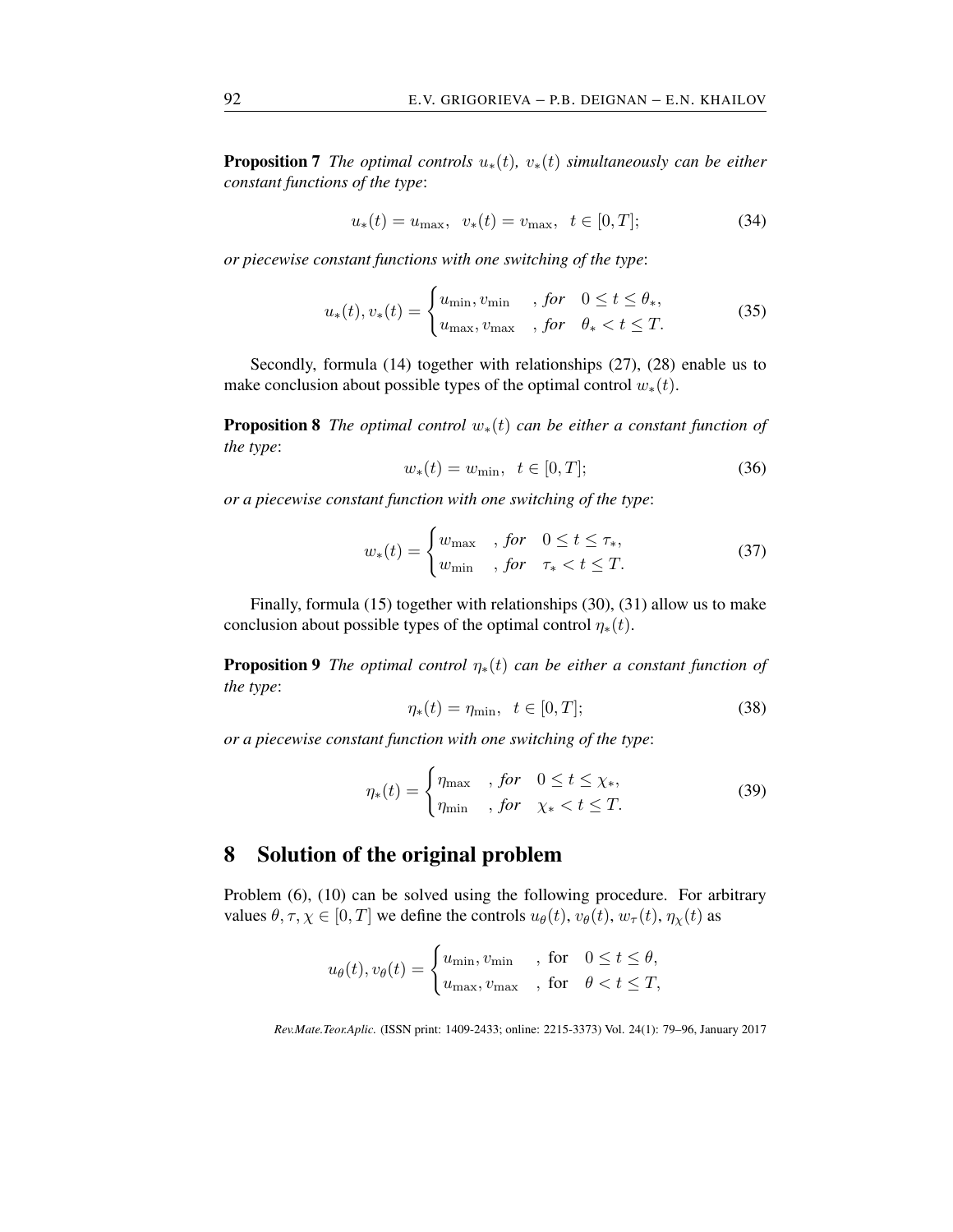$$
w_\tau(t) = \begin{cases} w_{\text{max}} & \text{, for} \quad 0 \leq t \leq \tau, \\ w_{\text{min}} & \text{, for} \quad \tau < t \leq T, \end{cases} \eta_\chi(t) = \begin{cases} \eta_{\text{max}} & \text{, for} \quad 0 \leq t \leq \chi, \\ \eta_{\text{min}} & \text{, for} \quad \chi < t \leq T. \end{cases}
$$

It is easy to see that the controls  $u_{\theta}(t)$ ,  $v_{\theta}(t)$ ,  $w_{\tau}(t)$ ,  $\eta_{\gamma}(t)$ , defined in this way, include all possible types (34)–(39) of the optimal controls  $u_*(t)$ ,  $v_*(t)$ ,  $w_*(t)$ ,  $\eta_*(t)$ , respectively.

Then, system (6) can be integrated on the interval  $[0, T]$  with the controls  $u_{\theta}(t)$ ,  $v_{\theta}(t)$ ,  $w_{\tau}(t)$ ,  $\eta_{\chi}(t)$ . The functions  $e_{\theta,\tau,\chi}(t)$  and  $i_{\theta,\tau,\chi}(t)$ , which correspond to these controls, should be substituted into the functional  $J(u, v, w, \eta)$ (see  $(10)$ ). This yields

$$
F(\theta, \tau, \chi) = J(u_{\theta}, v_{\theta}, w_{\tau}, \eta_{\chi}), \ \ \theta, \tau, \chi \in [0, T],
$$

which is a function of three variables  $\theta$ ,  $\tau$ ,  $\chi \in [0, T]$ , and hence problem (6), (10) is now reduced to a constrained minimization problem

$$
F(\theta, \tau, \chi) \to \min_{\theta, \tau, \chi \in [0, T]}.
$$
\n(40)

Methods for numerical solution of such problem are well-known [11]. Problem (40) is considerably simpler than optimal control problem (6), (10) and can be solved numerically by using the overlapping method, because the Lipschitz constant of the function  $F(\theta, \tau, \chi)$  can be easily found (see [3]). Since the Pontryagin maximum principle is only a necessary optimality condition [10], then the function  $F(\theta, \tau, \chi)$  can have local minima different from the global minimum that we need to find. To take this into account, we introduce a grid of points on the set, where variables  $\theta$ ,  $\tau$ ,  $\chi$  are changed. The partitioning of the grid depends on the Lipschitz constant. Comparing the values of the function  $F(\theta, \tau, \chi)$  at the nodes of the grid with each other, we find approximately its local minima. Finally, comparing the obtained results we approximately determine the global minimum, which is the solution of problem (40), and hence the solution of the original problem (6), (10).

### 9 Numerical results

We conducted numerical calculations for the values of the parameters *N*, *T*, *α*, *β*, *σ*, *λ*, *γ*, *ν*, *μ* and initial conditions *S*<sub>0</sub>, *E*<sub>0</sub>, *I*<sub>0</sub>, *H*<sub>0</sub> for system (1), and control constraints *u*min, *u*max, *v*min, *v*max, *w*min, *w*max, *η*min, *η*max from (4), and also the weighted coefficients *p*, *q* from formula (9), which are presented below. These values are adopted from [3, 5] and based on actual data of the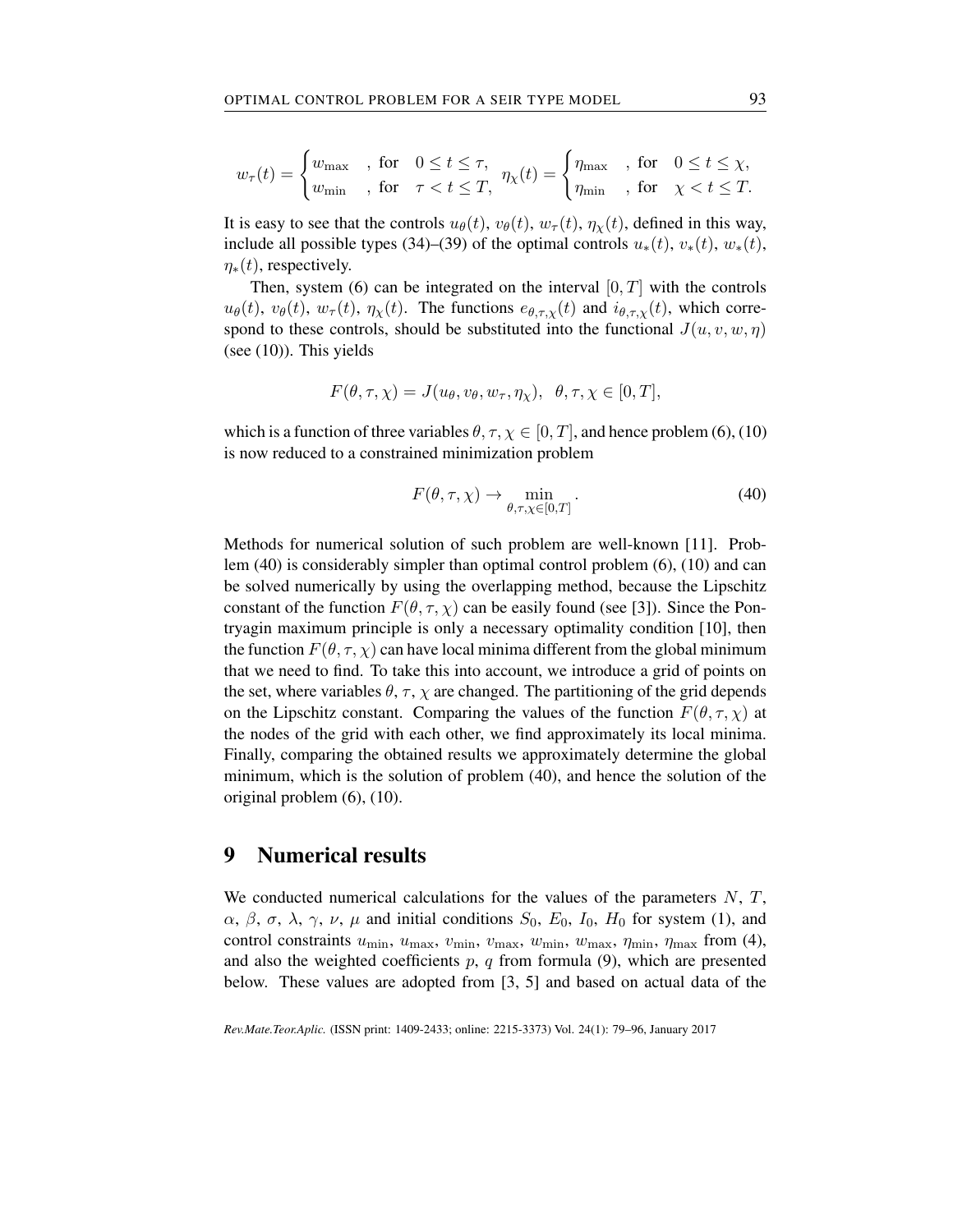Ebola epidemic in Liberia (2014):

|  | $N = 6000$ , $S_0 = 5800$ , $E_0 = 80$ , $I_0 = 100$ , $H_0 = 10$ ,                                                     |                                                                                                              |
|--|-------------------------------------------------------------------------------------------------------------------------|--------------------------------------------------------------------------------------------------------------|
|  |                                                                                                                         | $\alpha = 0.225, \quad \beta = 0.45, \quad \sigma = 0.15873, \quad \lambda = 0.03, \quad \gamma = 0.178253,$ |
|  | $\nu = 0.05,$ $\mu = 0.02,$ $p = 1.0,$ $q = 1.0,$ $T = 300,$                                                            |                                                                                                              |
|  | $u_{\min} = 0.225$ , $u_{\max} = 0.45$ , $v_{\min} = 0.1125$ , $v_{\max} = 0.225$ ,                                     |                                                                                                              |
|  | $w_{\text{min}} = 0.03, \quad w_{\text{max}} = 0.045, \quad \eta_{\text{min}} = 0.05, \quad \eta_{\text{max}} = 0.075.$ |                                                                                                              |

Figures 1 and 2 show the graphs of the optimal solutions  $S_*(t)$ ,  $E_*(t)$ ,  $I_*(t)$ ,  $H_*(t)$  and  $R_*(t)$ . The solution  $S_*(t)$  is shown as a green curve,  $E_*(t)$  as blue and  $I_*(t)$  as a red curves on Figure 1. In turn, the solution  $H_*(t)$  is shown as a green curve and *R∗*(*t*) as a blue curve on Figure 2.



Figure 1: Graphs of the optimal solutions Figure 2: Graphs of the optimal solutions  $S_*(t)$ ,  $E_*(t)$ ,  $I_*(t)$ .  $H_*(t)$ ,  $R_*(t)$ .

The optimal controls  $u_*(t)$ ,  $v_*(t)$ ,  $w_*(t)$ ,  $\eta_*(t)$  have the following behavior. The controls  $u_*(t)$  and  $v_*(t)$ , reflecting efforts to protect susceptible individuals from infected and exposed individuals, respectively, take the minimum values  $u_{\text{min}}$ ,  $v_{\text{min}}$  over 297 days during the considered time interval of 300 days. So active intervention control measures should be conducted almost throughout the entire time interval. Switching occurs at the end of this time so that over the last three days the controls  $u_*(t)$ ,  $v_*(t)$  take maximum values  $u_{\text{max}}$ ,  $v_{\text{max}}$ , which means the absence of such measures. In turn, the controls  $w_*(t)$ ,  $\eta_*(t)$ , defining efforts for the detection and isolation of infected and exposed individuals, respectively, take maximum values *w*max,*η*max during 298 days. This corresponds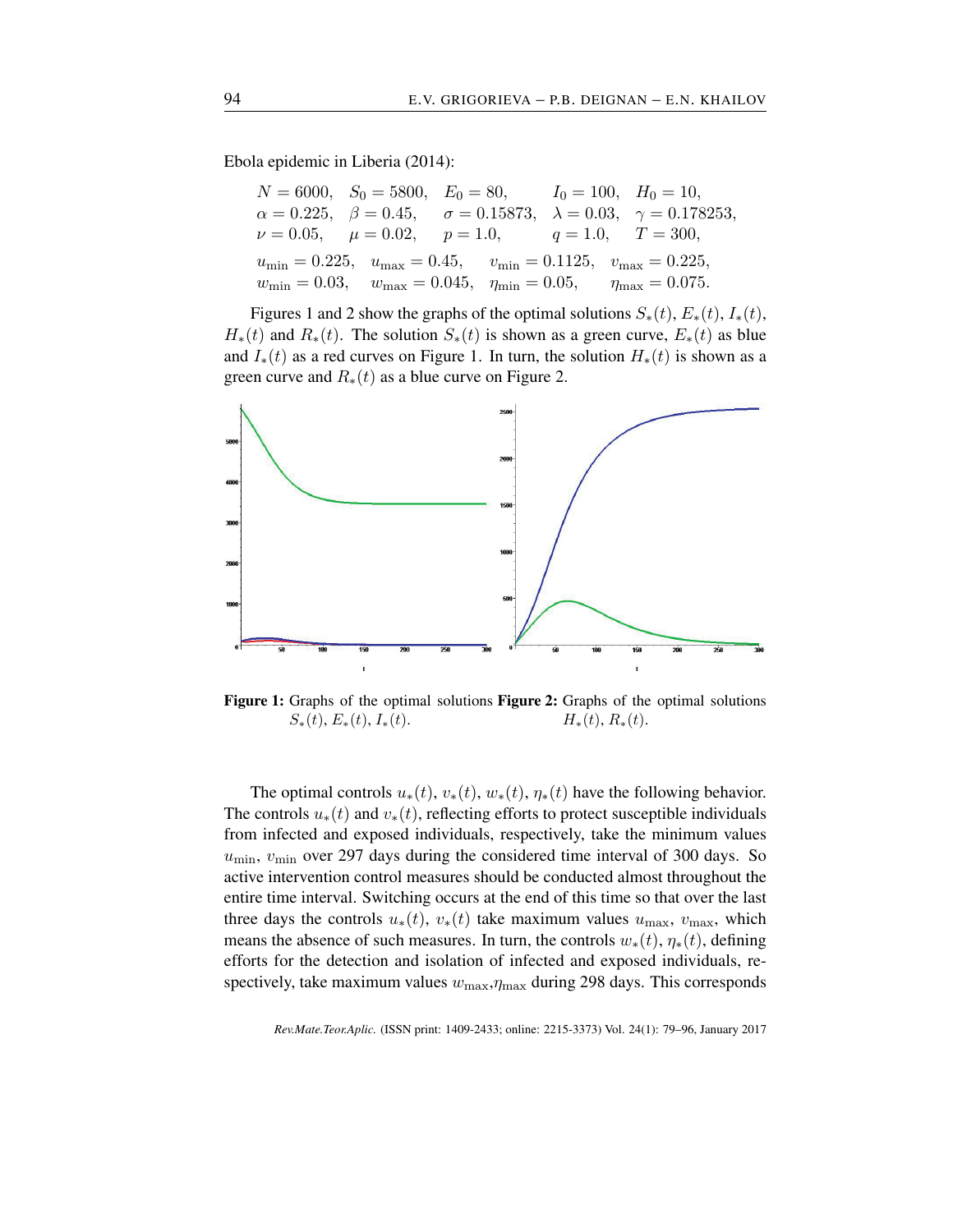to conducting active detection-isolation measures. Then, again switching occurs, and during the last two days, the controls  $w_*(t)$ ,  $\eta_*(t)$  take minimum values  $w_{\text{min}}$ ,  $\eta_{\text{min}}$ , which means the absence of such measures. The behavior of the optimal controls  $u_*(t)$ ,  $v_*(t)$ ,  $w_*(t)$ ,  $\eta_*(t)$  is explained by the fact that the weighted coefficients  $p$ ,  $q$  from formula (9), determining the relative importance of the functional  $J_2(u, v, w, \eta)$ , are positive. Numerical calculations show that the increase of the values of these coefficients reduces the moments of switching of these controls and vice versa.

## 10 Conclusion

In this paper, we created and investigated a SEIR type control model describing the spread of an Ebola epidemic in a population of a constant size. The model is a nonlinear, deterministic involving five phase variables and four bounded controls. The optimal control problem of minimization the sum of total fractions of exposed and infected individuals and total weighted costs of intervention and detection-isolation control constraints over a given time interval is stated and solved. Using the Pontryagin maximum principle, the analysis of the optimal solutions is conducted analytically. Based on the established properties of the switching functions we propose a new approach for estimating the number of zeros of these functions and state that the optimal controls are bang-bang. The estimates of the number of switchings of the optimal controls for the original problem were found. This allowed the reduction of the original very complex optimal control problem to a considerably simpler one of a constrained minimization for the function of three variables. Numerical calculations and their analysis are presented. Based on our investigation, active intervention preventive control measures should be conducted almost throughout the entire time interval. This is in agreement with health policies, especially for infectious diseases, such as Ebola, for which no vaccination is available.

#### Acknowledgments

E.N. Khailov is supported by the Russian Science Foundation, project 14-11-00539.